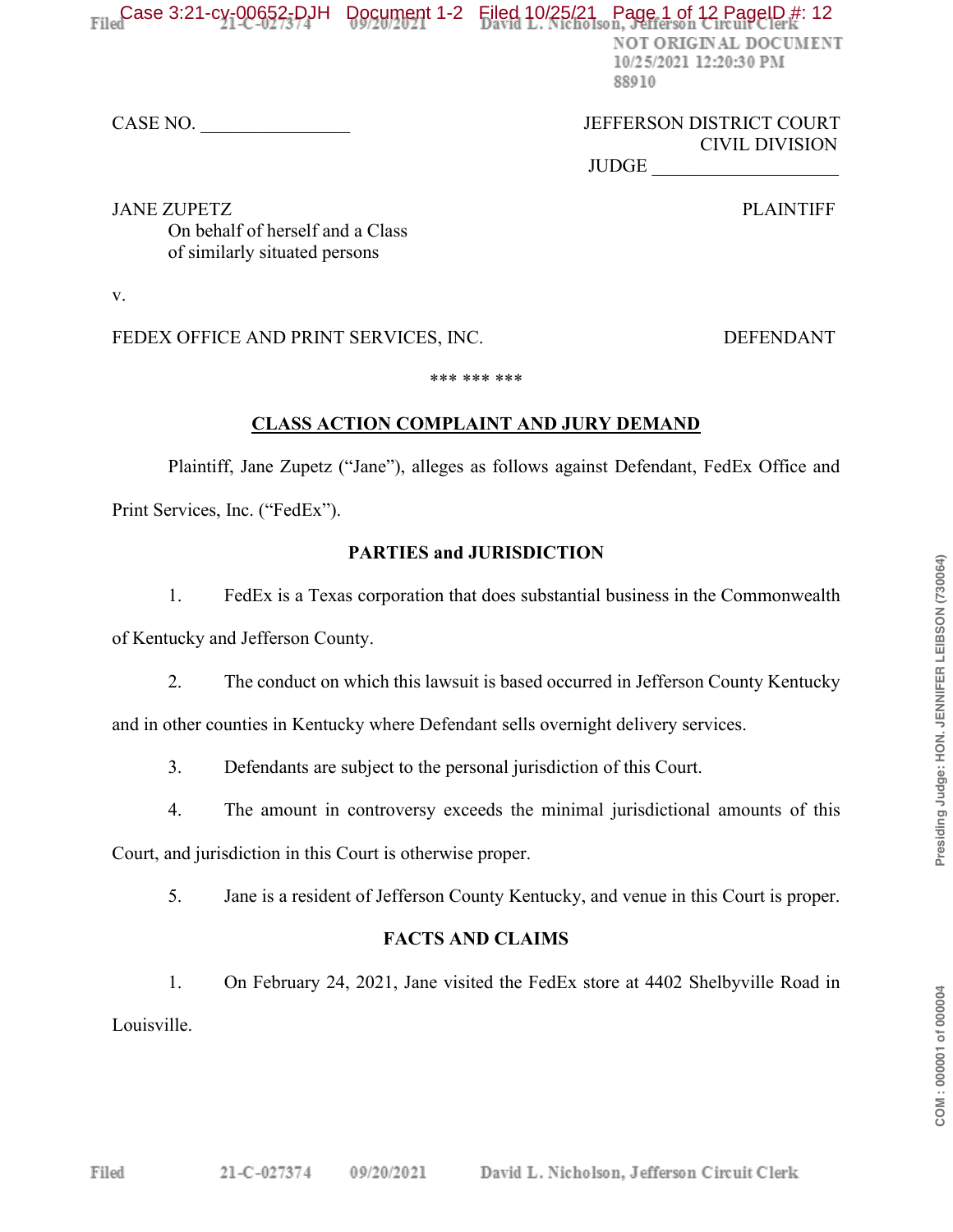2. FedEx represented and promised that it would deliver a letter for Jane "standard" overnight" to be delivered the next day, February 25, 2021.

3. Based on FedEx's promise and representation, Jane agreed to purchase the overnight delivery service and paid FedEx \$39.60 to deliver the letter.

4. Without such promise and representation, Jane would have simply bought a stamp for \$.60 and put the letter in the U.S. mail.

5. The letter was not delivered the next day as promised. In fact, it was delivered 4 days later.

6. Within days, Jane called FedEx to demand a refund, but FedEx refused to give her a refund.

7. FedEx breached its agreement with Jane to deliver her letter overnight (i.e. the next day).

8. Jane has been damaged by that breach in the amount of \$39.00 (the purchase price less a \$.60 stamp).

9. Jane also brings this action as a class action on behalf of all individuals who purchased overnight delivery services from FedEx in Kentucky, where the package or letter was not timely delivered, and where no refund was provided by FedEx.

10. This action has been brought and may properly be maintained as a class action pursuant to Kentucky Rule of Civil Procedure 23 on behalf of Jane and all others similarly situated with the Class, as defined above.

11. Members of the Class are so numerous that their individual joinder is impracticable.

12. The claims of the representative are typical of the claims of the Class.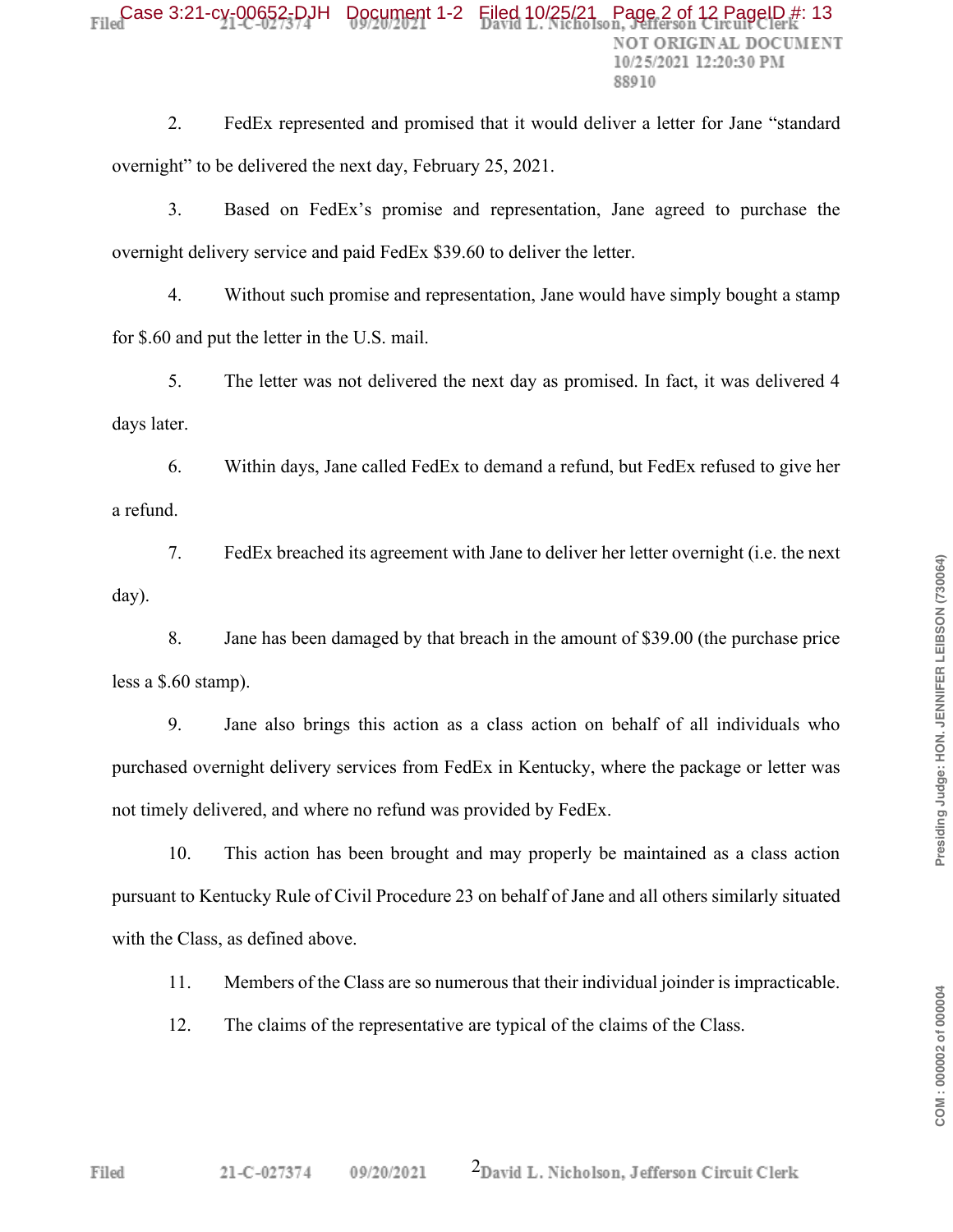# $FileC$  Case 3:21-cy-00652-DJH Document 1-2 Filed 10/25/21 Payer 88010

13. The core questions of law and fact in this case are common to Jane and Class members and include whether FedEx breached its agreements failing to timely make overnight deliveries and whether any defense common to the Class would bar Jane and the Class's claims.

14. Jane will fairly and adequately protect the interests of the Class. Jane has retained counsel with substantial experience in contract and class action claims. Jane and his counsel are committed to vigorously prosecuting this action on behalf of the Class they represent and have the financial resources to do so.

15. Neither Jane nor his counsel have any interest adverse to those of the Class.

16. A class action is superior to other available methods for the fair and efficient adjudication of the controversy. Absent a class action, the vast majority of the Class members would likely find the cost of litigating their claims prohibitive and would have no effective remedy at law. Class treatment of common questions of law and fact is superior to multiple individual actions or piecemeal litigation in that class treatment will conserve the resources of the courts and litigants and promote consistency and efficiency of adjudication.

**WHEREFORE**, Jane Zupetz respectfully requests that this Court:

a. Certify the Class, appoint Jane Zupetz as the Class Representative, and appoint the undersigned counsel of record, Joshua T. Rose, as Class Counsel;

- b. Grant trial by jury;
- c. Award compensatory damages to Jane and the Class;
- d. Award pre-judgment and post-judgment interest;
- e. Award costs and attorney's fees; and
- f. Grant any and all other relief the Court or jury deem appropriate.